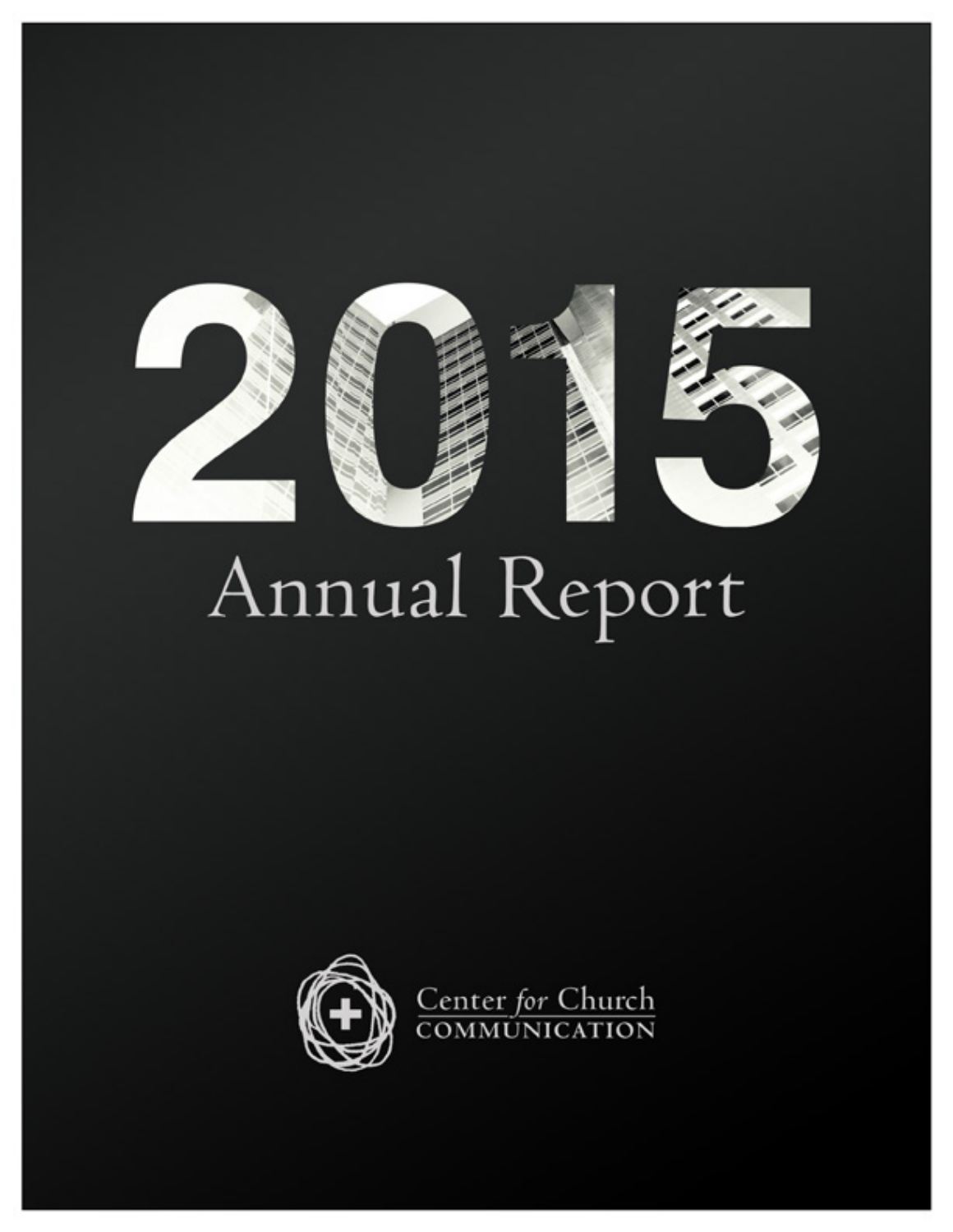

## **CONTENTS**

- A LETTER FROM THE DIRECTOR
- WHAT WE DO/OUR VALUES
- OUR HISTORY
- OUR PROJECTS
- BOARD MEMBERS
- TEAM MEMBERS
- 2015 HIGHLIGHTS
- PROJECT HIGHLIGHTS
- HOW TO GET INVOLVED
- FINANCIALS
- WHAT OTHERS HAVE SAID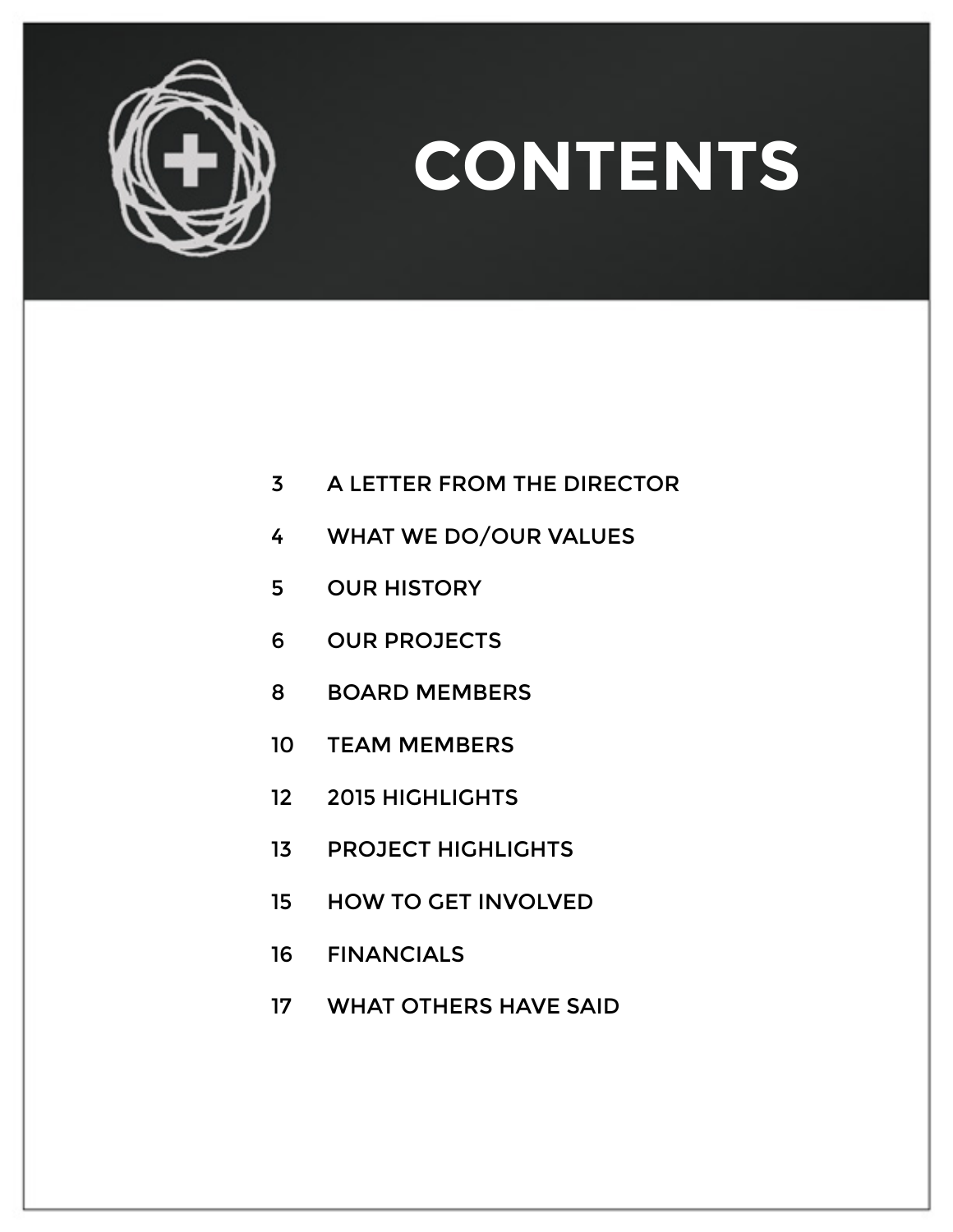## **A LETTER FROM THE EXECUTIVE DIRECTOR**

Every year I get the privilege of reflecting on the previous year and the success of the Center for Church Communication (CFCC) in fulfilling the mission of sparking churches to communicate the gospel clearly, effectively and without compromise. Our mission isn't about advancing a platform. It's not about making money, selling products, nor filling seats at an event. It's not even about church communicators. It's about the church. It's about the gospel.

To be sure, projects such as Church Marketing Sucks, the Certification Lab, books, #cmschat Twitter chat, Church Marketing Podcast and many of the other things we do help the individual church communications professional. But, the goal is always about helping the church communicate the gospel more clearly. When the local church wins, we win.

It is such a blessing to serve with team members who selflessly contribute to the overall success of the organization. As I write this, I'm only a day or two removed from meeting with the CFCC Board of Directors to strategically map out a plan for serving you in 2016. The people of this organization truly care deeply for you. We realize you're in the trenches doing the hard work. Our calling is a labor of love. We are here for you. You might not ever see us, but we are cheering you on!

My encouragement to you is to be courageous. Be bold in your storytelling. Be strong in advocating for your congregation. Go hard after humble servanthood of your lead pastor. Bravely serve your fellow ministry leaders. Resolutely lead those around you. The tenacity you show in caring for typefaces, color pallets, pixel perfection, story arcs and metaphors reflects the brilliant glory of the God you follow.

Do your thing with excellence; and, we will continue to do our best to be there for you. Courageous storytellers welcome.

Here for you,

Chuck Scoggins Executive Director

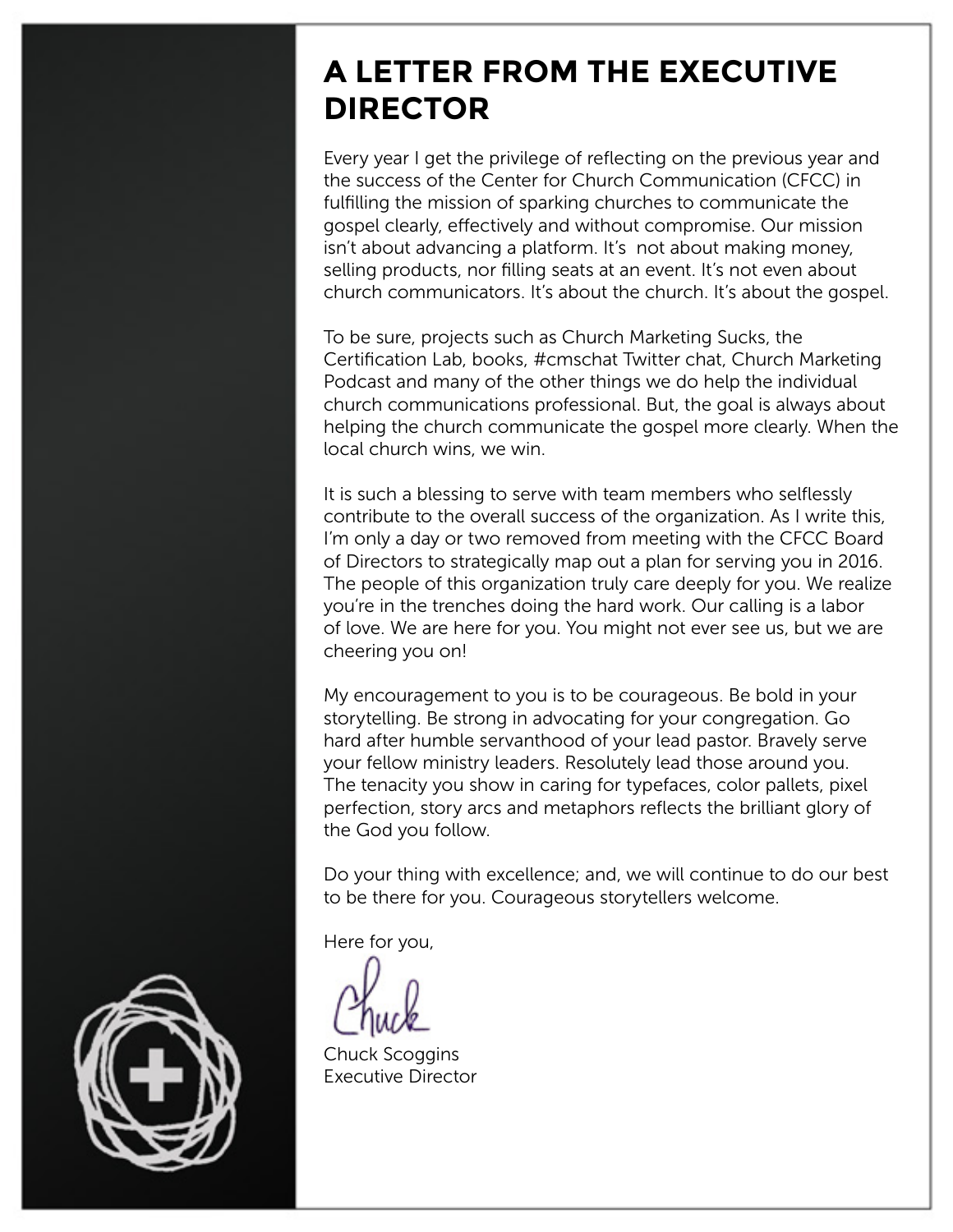### **WHAT WE DO**

The Center for Church Communication (CFCC) is a 501(c) (3) nonprofit organization that works to help churches communicate better.

We're a firebrand of communicators, sparking churches to communicate the gospel clearly, effectively and without compromise. We're advocates for church communicators. We're fans of local churches. We're fellow strugglers. We provide smart coaching and mentoring through blogs, social media, publishing, events and more. We promote relationships, resources, ideas and models for communication that will change how people see Christians and the church.

We want to see more people saying, "That's what church should be!"

## **OUR VALUES**

- + Reflecting Jesus
- + Clear communication
- + Continued learning
- + Generosity in spirit and resource
- + Praising, supporting and equipping others
- + Collaborating with integrity and transparency
- + Humility in expressing our unique personalities
- + Disagreeing well
- + Not stealing from others
- + Owning mistakes and resolving problems

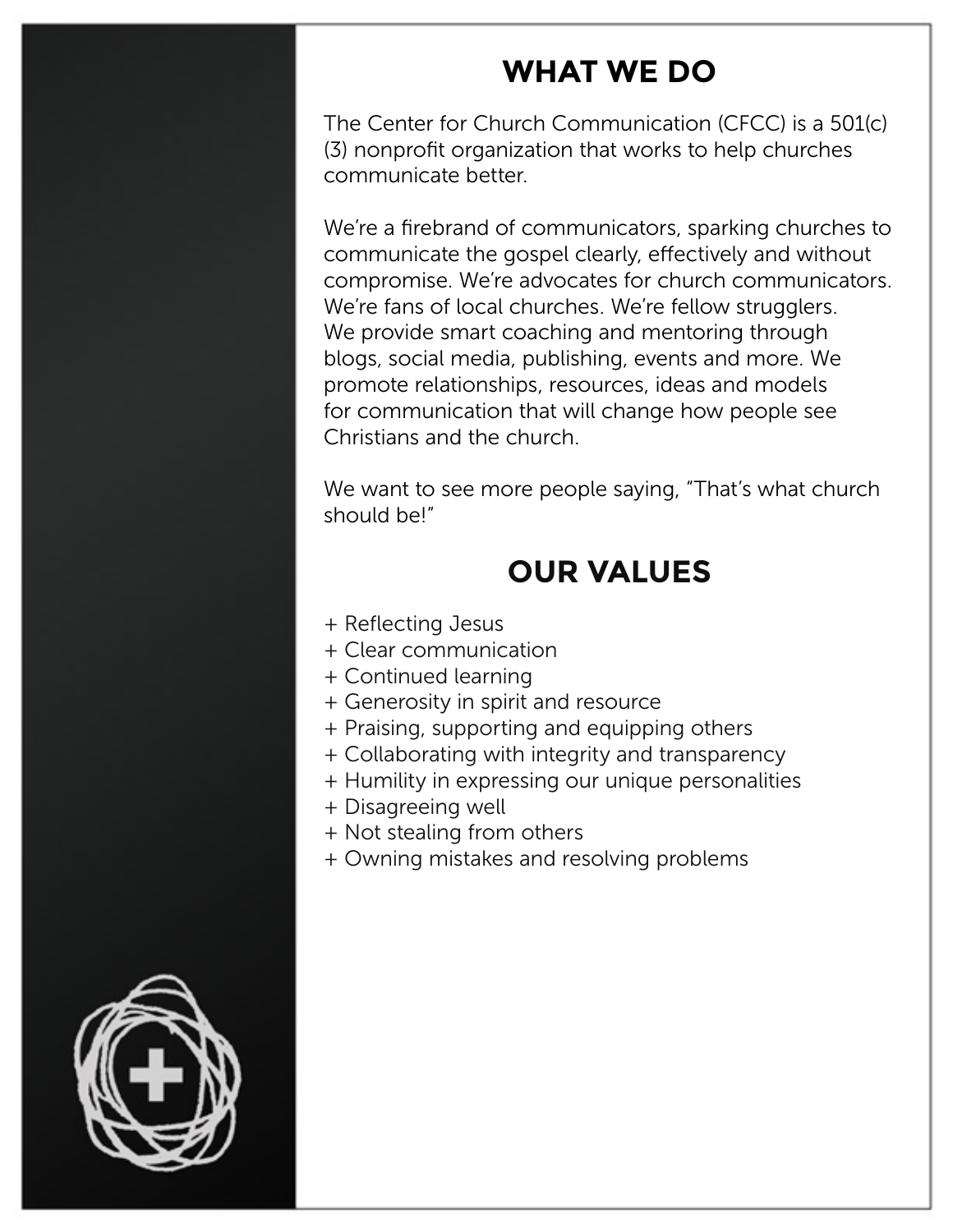## **OUR HISTORY**

The Center for Church Communication started as an idea to help churches communicate better. The initial roots go back to the late 1990s when Brad Abare started a marketing agency that worked with a handful of churches and ministries. It quickly became clear that ministry pricing didn't equal financial sustainability, so Brad continued to help churches on the side while growing his company as a separate entity outside of the "church market"

Several years later, in 2004, Abare tried again to launch a stand-alone company that would work exclusively with churches. During a planning meeting for the launch of CFCC, the idea for Church Marketing Sucks was also born. Together, the Center for Church Communication and Church Marketing Sucks would both serve churches by drawing attention to effective communication and offering resources for accomplishing the task. It didn't take long for CFCC to abandon its original commercial model, and instead come alongside and be the overarching organization for Church Marketing Sucks, the Church Marketing Lab and other projects being hatched. CFCC would be the nonprofit hub for multiple communication support streams, and continue to foster and facilitate a community of church communicators around the world.

### **TIMELINE**

2004 First Church Marketing Sucks blog post goes live in July 2005 CFCC incorporates as a nonprofit 2006 Church Marketing Lab launches 2009 Establish board of directors and executive director position 2011 Publishing efforts begin with *Outspoken: Conversations on Church Communication* 2013 First Certification Lab is held in Nashville, Tenn. 2014 Church Marketing Podcast goes on the air 2015 Weekly #cmschat on Twitter begins

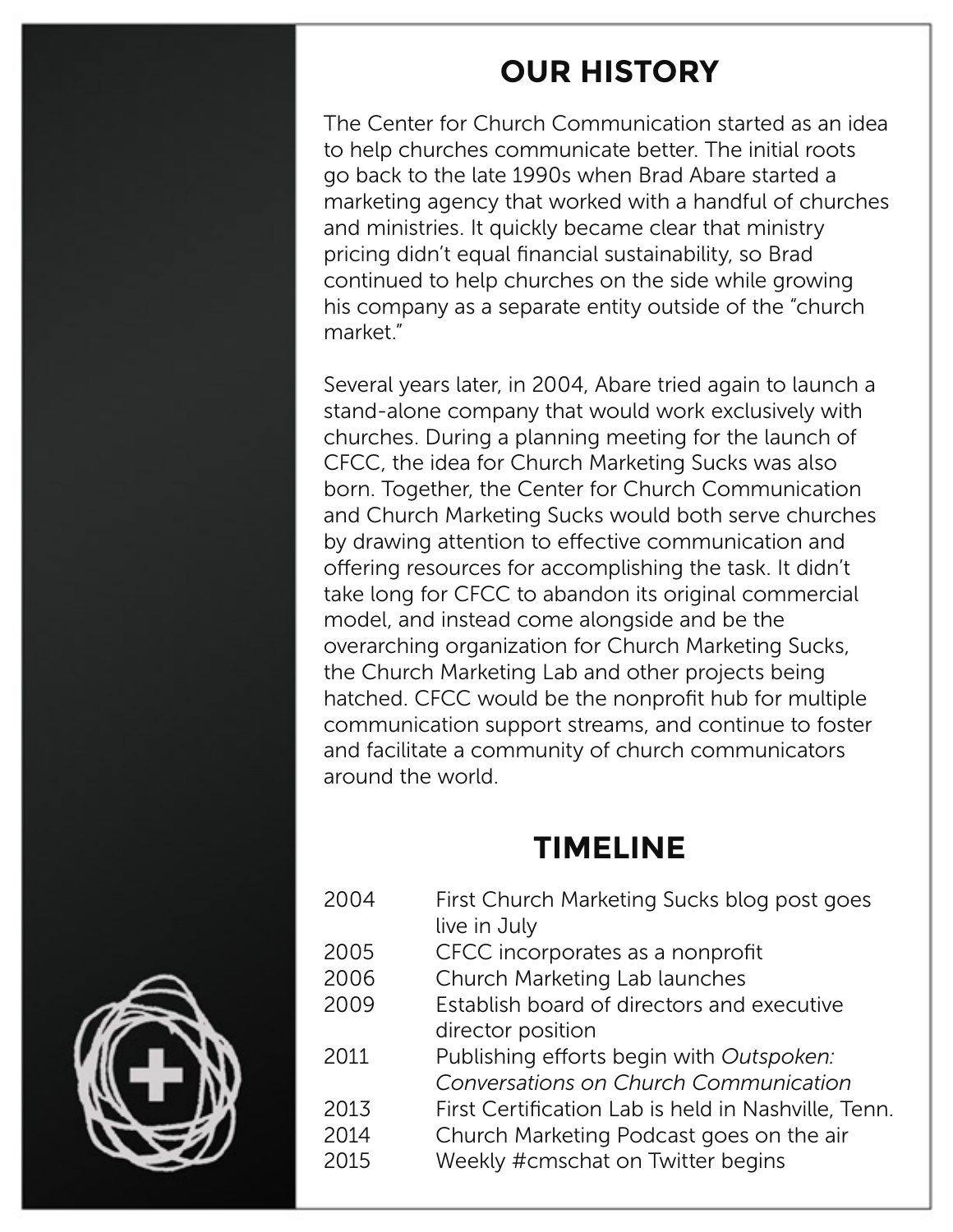## **OUR PROJECTS**

#### CERTIFICATION LAB

An intensive, two-day workshop to equip church communicators and help them get better. In 2015, successful events were held in Dallas and St. Louis.

#### CHURCH MARKETING LAB

Feedback can make all the difference, which is why we started a group to share and critique church marketing materials. Images are posted for response and an active discussion board handles questions, all powered by the community and moderated by volunteers.

#### CHURCH MARKETING PODCAST

Launched in 2014 and hosted by Dave Shrein, the podcast comes out monthly and includes conversation on church communication.

#### CHURCH MARKETING SUCKS

CFCC's most popular and visible service to churches, the blog features helpful ideas, practical resources, inspiration and a strong voice championing church communication. 2015 saw more free social media graphics offered for churches to use and continued community involvement in creating content. A number of stories were shared at Easter about what individual churches were doing.

#### CREATIVE MISSIONS

Designed as a missions trip for creatives, Creative Missions gives church communicators the opportunity to use their skills to help local churches communicate better. More than 20 creatives traveled to Boise, Idaho to help churches in 2015.

#### EVENTS CALENDAR

A public calendar listing all sorts of church communications and marketing related events. Find an event near you.

#### JOB BOARD

We're connecting churches and creative professionals with a job board that hosts industry job openings and freelance opportunities.

#### LOCAL MEETUPS

We encourage local get togethers by connecting independent groups with communicators eager for community. It's a chance to share ideas, encouragement and horror stories.

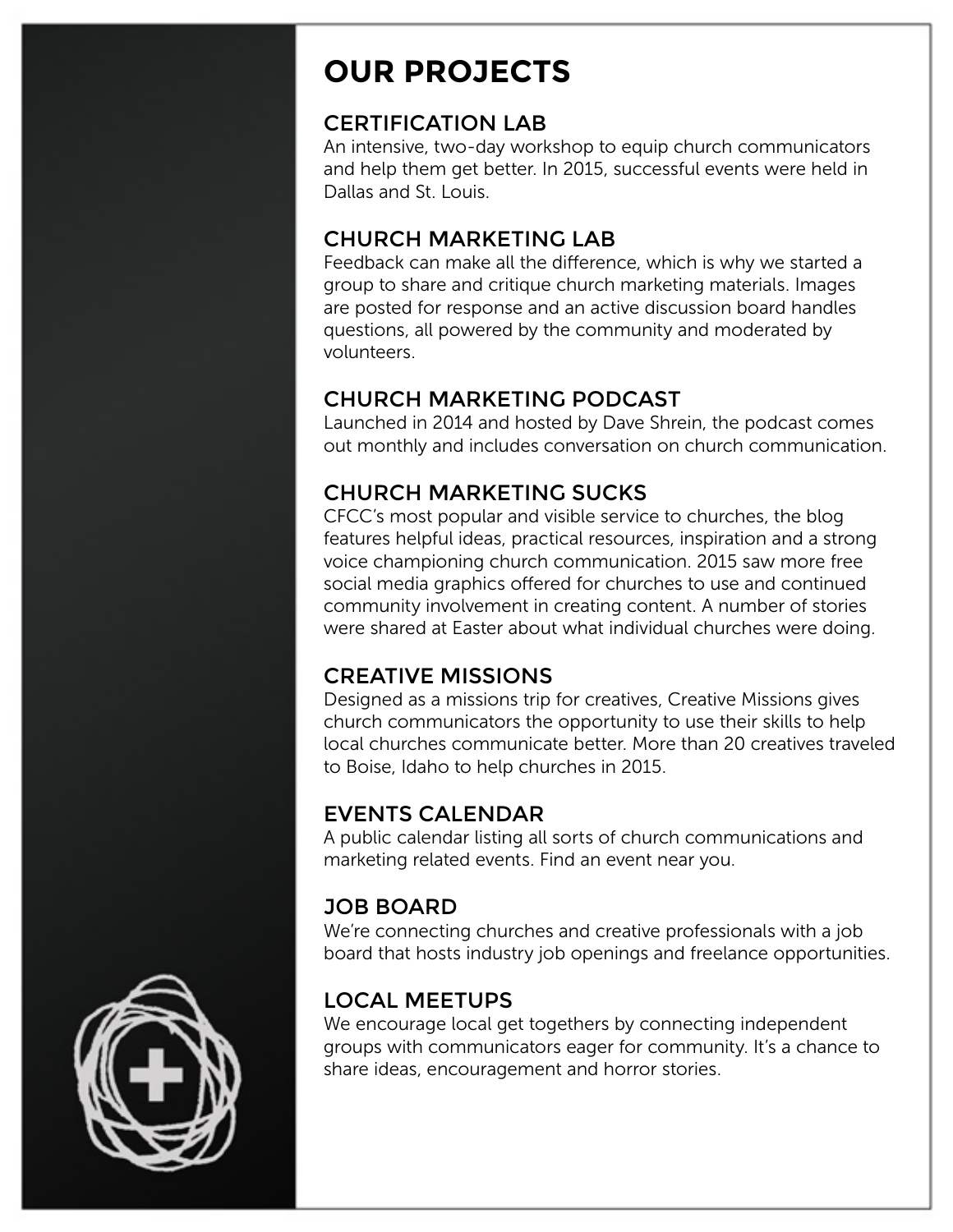#### PUBLISHING

Since 2011, CFCC has published books and ebooks, including *Outspoken*, *Dangerous*, and *Unwelcome*. In 2015, we added *God Rest Ye Stressed Communicators: Planning Christmas for Your Church* with a planned Easter book releasing in early 2016.

#### SOCIAL MEDIA

Church Marketing Sucks has an active social media presence on Twitter and Facebook. CFCC news, blog posts and unique content are shared, and we're also interacting and connecting with our community.

#### STREET TEAM

Launched in 2014, our street team is our eyes and ears on the ground. They keep us connected to the community and help us spread the word about new initiatives. It's become a great way to recruit volunteers eager to do more. The team was paired down and systems streamlined in 2015 to make it more effective.

#### #CMSCHAT

Church Marketing Sucks hosts a weekly Twitter chat about church communication. The weekly chats are hosted by Steve Fogg, along with special guest hosts.

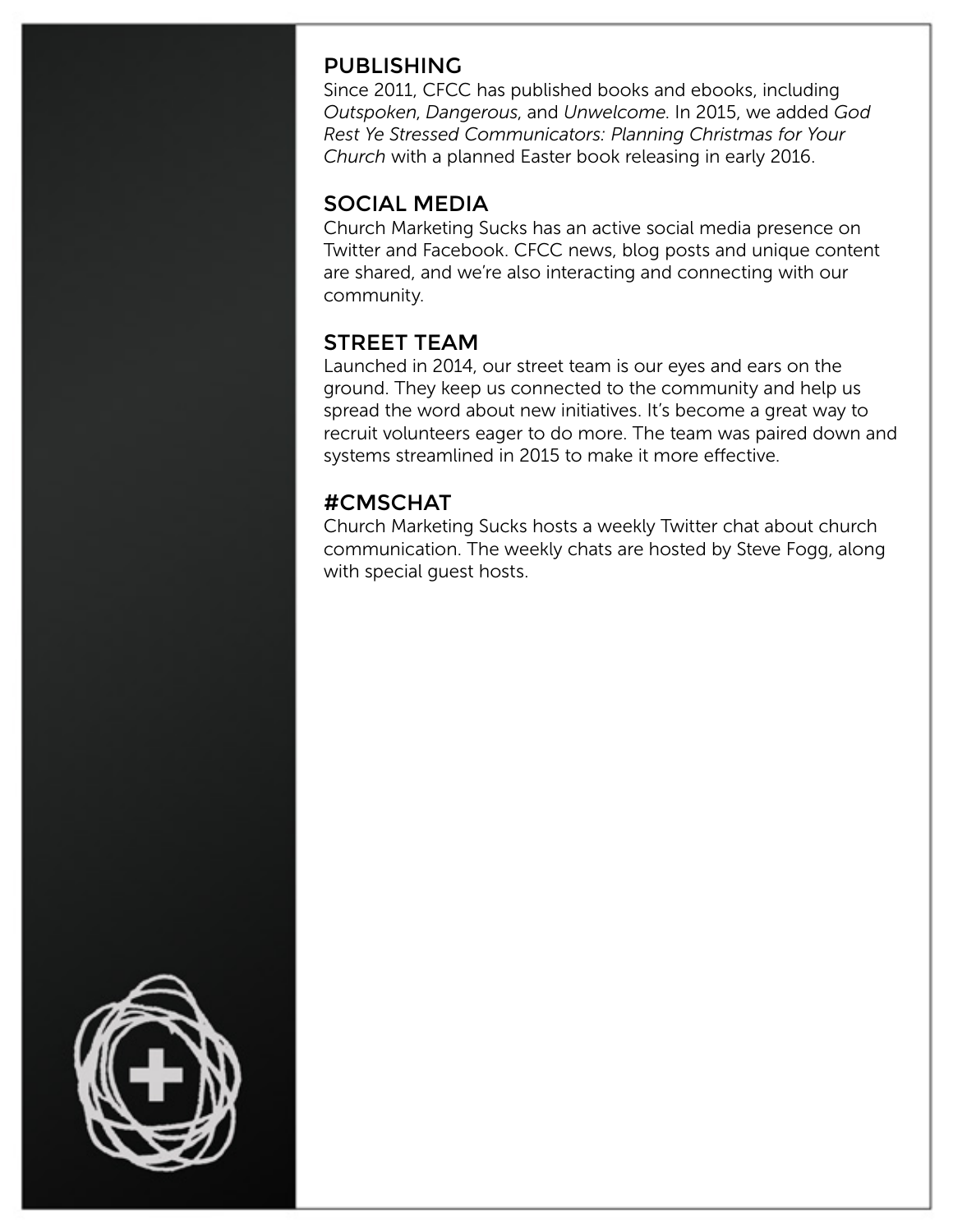

## **BOARD MEMBERS**



## **MARK MACDONALD**

Mark MacDonald is the senior church brand strategist for BeKnownforSomething.com, an agency that helps churches and people intentionally become known for something that will create relevance in their community. For more than 30 years, Mark has served as designer, creative director, and strategist in one of Eastern Canada's largest agencies and at PinPoint Creative in North Carolina. He and his wife of 26 years have a son in seminary and a son studying live sound engineering. He's overseeing the development of CFCC's national Certification Lab.



### **JENNY RAIN**

Jenny Rain is an account executive at a creative agency in Washington, D.C., called Greenfield Belser. She is the former communications director for National Community Church. Jenny serves the CFCC community by being the voice for church communication leaders in their first five years of service. Jenny has 25 years of experience in creative branding, marketing, website design and development, communications, training, and leadership development in the corporate and nonprofit sectors. Jenny loves to create things with words, break things (i.e., participate in process improvement initiatives), and lives in Washington, D.C., with her pit bull, Pinkerton Moose, and her pug, Abby Grapes. She blogs at least once a month and has just finished her first book.



## **CLEVE PERSINGER**

Cleve Persinger believes the local church is God's "Plan A," the primary body through which God does his work in the world. Cleve mobilizes people and resources to serve churches through multiple hats. He is the director of strategic partnerships at The Summit Church in Raleigh-Durham, N.C., a freelance communications/marketing consultant, and founder of Creative Missions, mission trips for media professionals. Cleve and his wife, Katie, reside in Chapel Hill, N.C. with their children, Cy, Charlotte and Warner.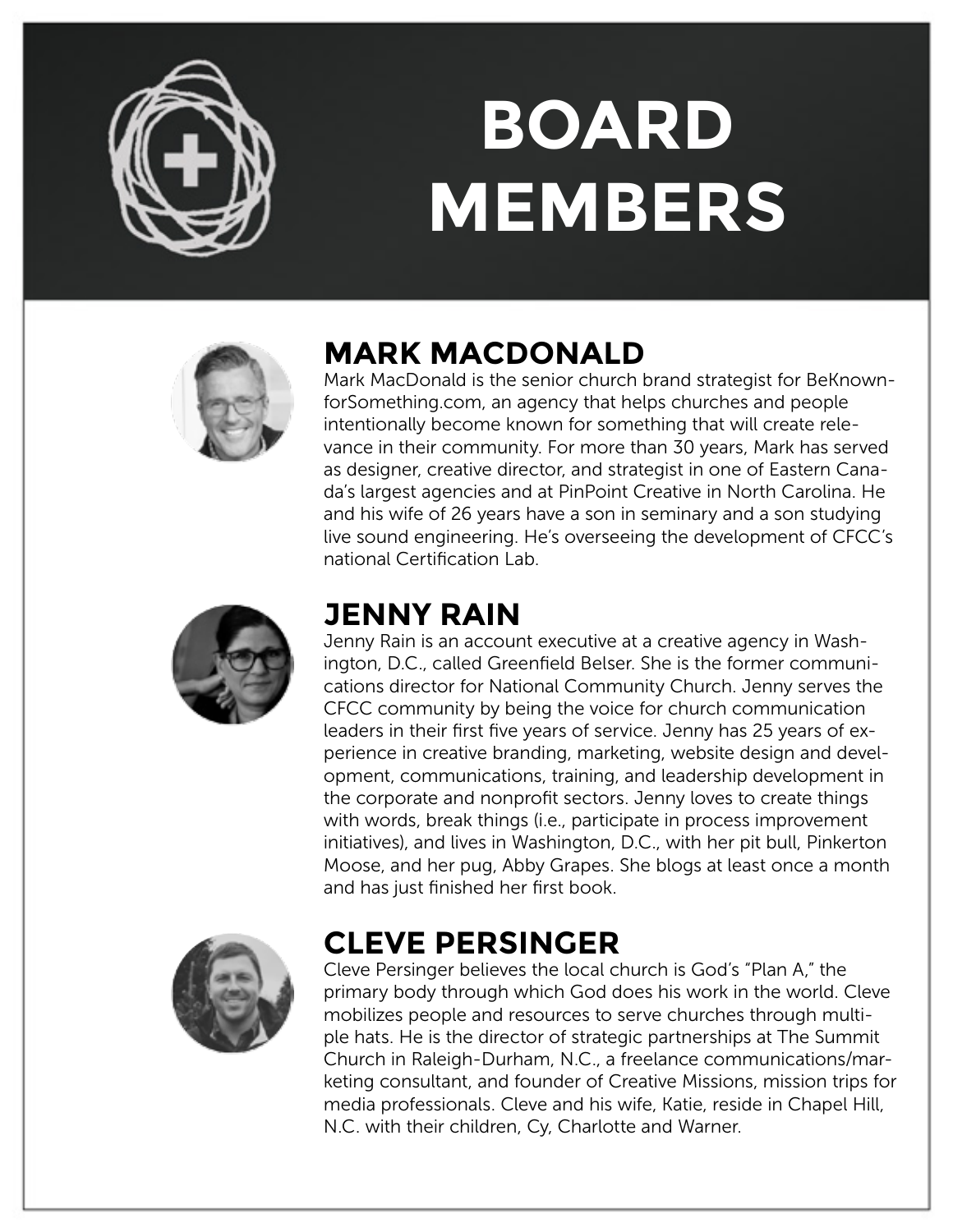

#### CHUCK SCOGGINS

Chuck Scoggins is the executive director of the Center for Church Communication and creative director at New River Church in Lake Wylie, S.C. He believes in the importance of excellence in church communication if the local church is to accomplish its mission. He also is passionate about serving and equipping church communicatiors.

Chuck serves on the leadership team of Creative Missions and also runs a design agency, 374Designs. You can follow him on Twitter and his blog, ChuckScoggins.com.

#### DAVID URIBE

David Uribe serves as the creative director of Awaken Movement, a nonprofit organization which creates resources that inspire, educate and equip local churches to put action to their faith. David has previously served as the director of arts and communications at Christ Fellowship Miami, a multisite church of 8,000 with seven locations throughout Miami. David served as the CFCC chairman from 2012-2014, overseeing the launch of the Certification Lab, multiple books and the Church Marketing Podcast. David is married to Genie, a talented musician and worship leader. They have a passion for sharing the gospel through the arts in their community of Miami.



#### BRAD ABARE

Brad Abare is the founder of the Center for Church Communication. He consults with companies and organizations, helping them figure out why in the world they exist, why anyone should care and what to do about it. He and his wife, Jamaica, live in Los Angeles with their daughter, Miró.



#### ANDY SWART

Andy Swart is the lead and founding pastor of Metro Church in Centerton, Ark. He planted "The Metro" in 2008 when he heard the call of God to reach his generation for Christ. The least-churched demographic is 18- to 30-year-old males, and that statistic goes hand in hand with Andy's desire is to turn "boys who can shave" into "men that matter." He is a gifted preacher and teacher of the Bible, and spends his days leading the elders, staff and ministry leaders at The Metro. Andy and his wife, Carman, live in Northwest Arkansas (the home of Walmart!) with their three amazing kids, Laine, Ellie and Shepherd. You can find Hondo, their faithful yellow labrador, close at all times.

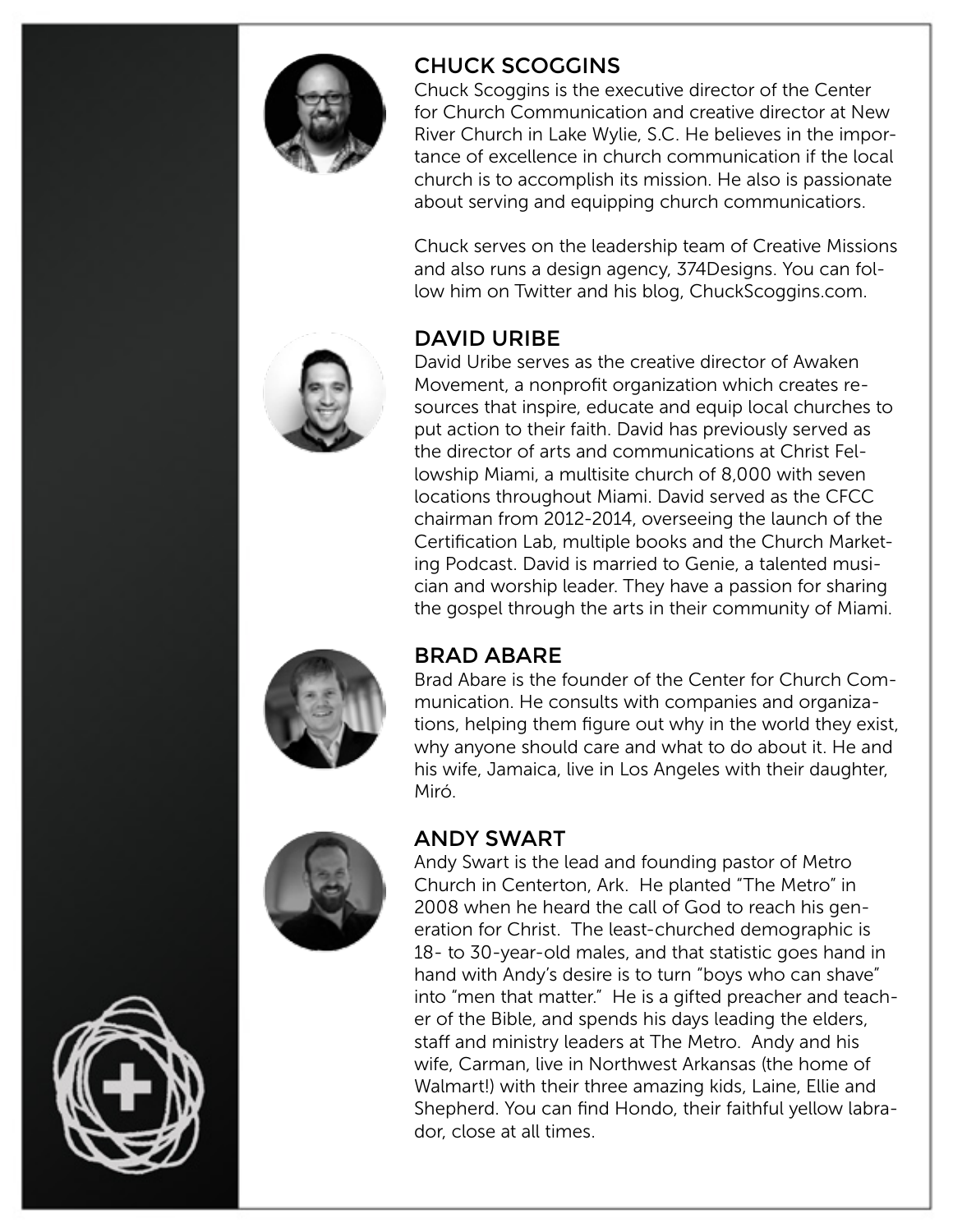

## **TEAM MEMBERS**





#### ADAM LEGG

Adam Legg is a creative leader, social media nerd and digital junkie, who is convinced that you and your story matter! He is the creative arts and communications pastor at ChangePoint church in Anchorage, Alaska. Adam is part of the team who handles social media for Church Marketing Sucks and CFCC.

#### ROBERT CARNES

Robert Carnes is the marketing and communications manager at Make-A-Wish Georgia. He serves as the social media director at Vinings Church and helps out at the assistant editor of Church Marketing Sucks. Previously, he worked in communications at two United Methodist churches in Metro Atlanta.



#### NEAL F. FISCHER

Neal F. Fischer is the director of communications for the South Carolina Synod of the Evangelical Lutheran Church in America. In his work for the church, he has done direct marketing, social media, public relations, strategy, and both print and online communication (so he's done it all). He has also helped to moderate the #ChSocM (Church Social Media) tweetchats on Tuesday evenings.



#### KEVIN D. HENDRICKS

Kevin D. Hendricks is a freelance writer, editor and web geek. He's our editorial director, overseeing content, ebooks and more. His communications company, Monkey Outta Nowhere, works with nonprofits, ministries and companies that care. Kevin has been blogging since 1998, once spent a summer as a yo-yoing street performer on the streets of Chicago and likes to read a lot. Kevin and his wife, Abby, live in St. Paul, Minn., with their two kids and three dogs.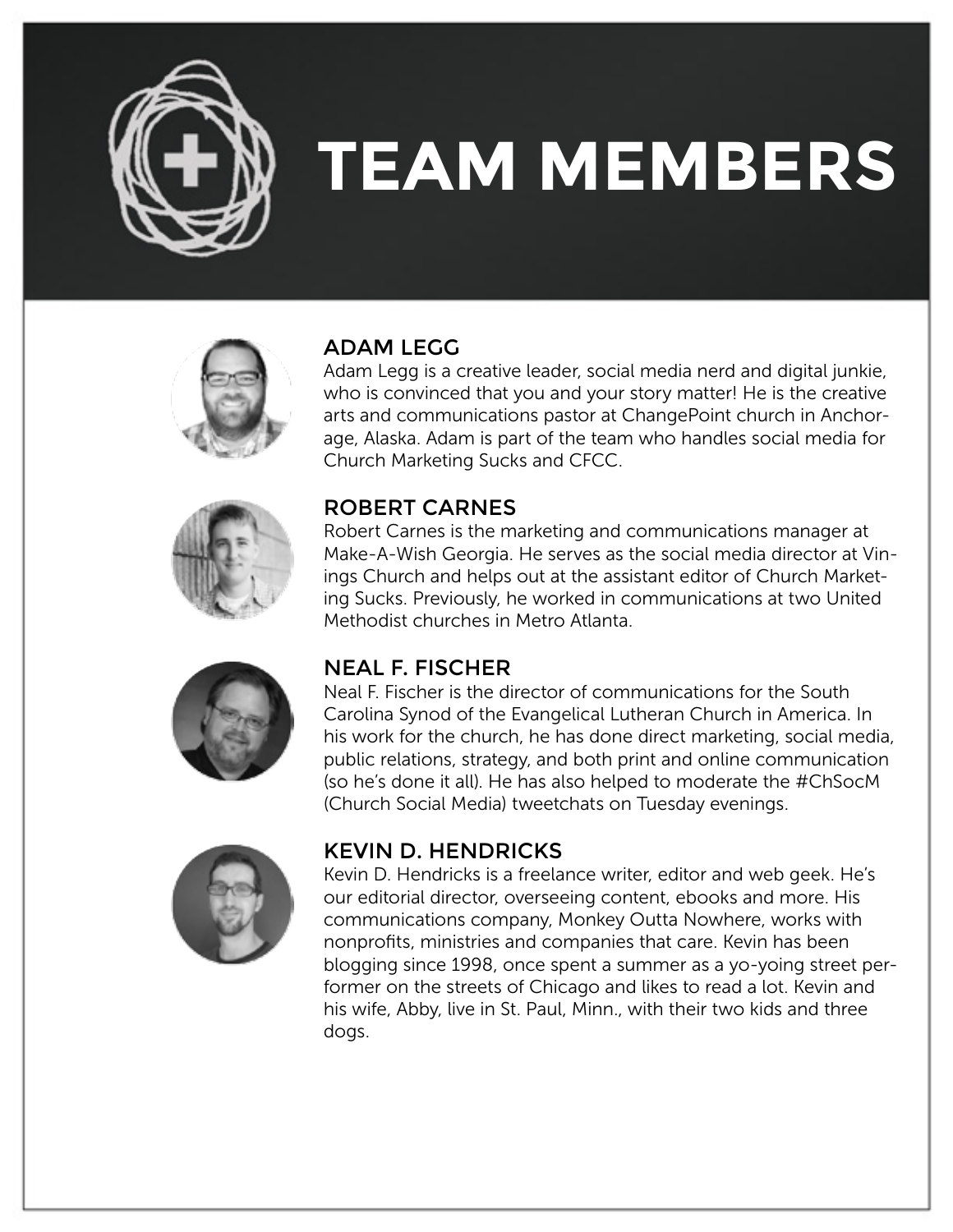

#### CHUCK SCOGGINS

Chuck Scoggins is the executive director of the Center for Church Communication and creative director at New River Church in Lake Wylie, S.C. He believes in the importance of excellence in church communication if the local church is to accomplish its mission. He also is passionate about serving and equipping church communicatiors.

Chuck serves on the leadership team of Creative Missions and also runs a design agency, 374Designs. You can follow him on Twitter and his blog, ChuckScoggins.com.

#### KATIE STRANDLUND

Katie Strandlund loves helps other people win. At CFCC she serves in a project management role with the Church Marketing Sucks team and the CFCC Board. By day, you can find her running her company, DirtyWork, where she and her team help entrepreneurs, small nonprofits, and churches find clarity, get unstuck and get started. She also runs Collective Difference, an event management company. She blogs occasionally at CautiousCreative.com where curiosity finds courage.



#### DAVE SHREIN

Dave Shrein is the author of The Communicator's List, a free publication for church communicators. You can connect with Dave on his blog, daveshrein.com, where he writes about leadership and communications or follow him on Twitter. Dave also hosts our Church Marketing Podcast.



#### STEVE FOGG

Steve Fogg serves as the big cheese of communications at his church in Melbourne, Australia; he married way above his pay grade and has three children. Steve hosts our weekly #cmschat on Twitter.

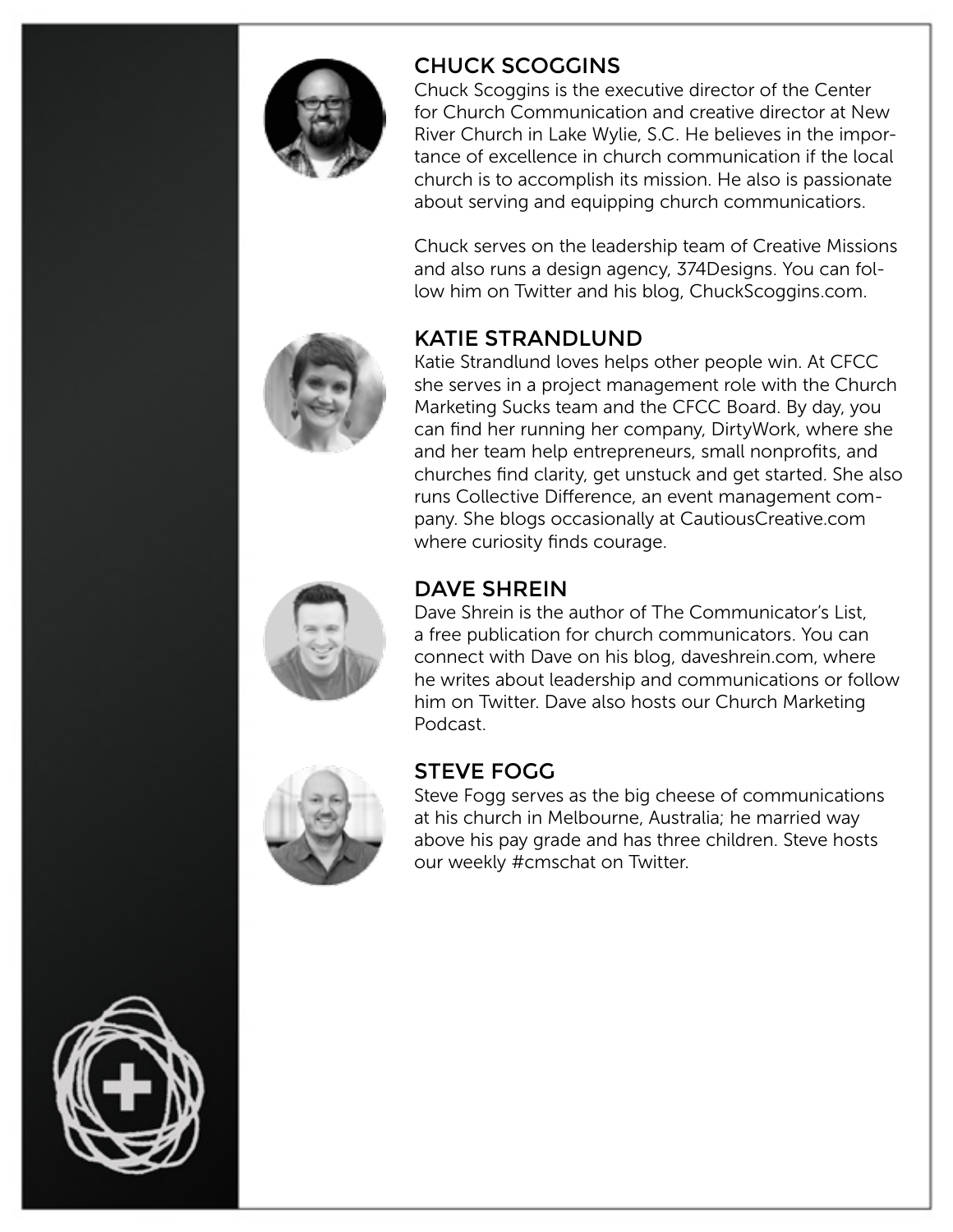## **2015 HIGHLIGHTS**

#### **JANUARY**

We welcome three new board members: Cleve Persinger, Jenny Rain and Andy Swart.

#### **FEBRUARY**

Steve Fogg leads the first #cmschat on Twitter.

#### MARCH

Church communicators come to Christ Fellowship Church in Dallas for the Certification Lab.

#### APRIL

Church Marketing Sucks is ranked #60 in Church Relevance's Top 300 Christian and Ministry Blogs of 2015.

#### **MAY**

Creative Missions travels to Boise, Idaho.

#### **JUNE**

The fifth Certification Lab comes to St. Louis.

#### AUGUST

The Street Team is reorganized and streamlined to be more efficient and effective.

#### SEPTEMBER

Church Marketing Sucks is named #2 in ChurchM.ag's list of Top 30 Church Tech Blogs.

#### **OCTOBER**

We launch our new Christmas book, *God Rest Ye Stressed Communicators: Planning Christmas for Your Church*, in print and digital formats.

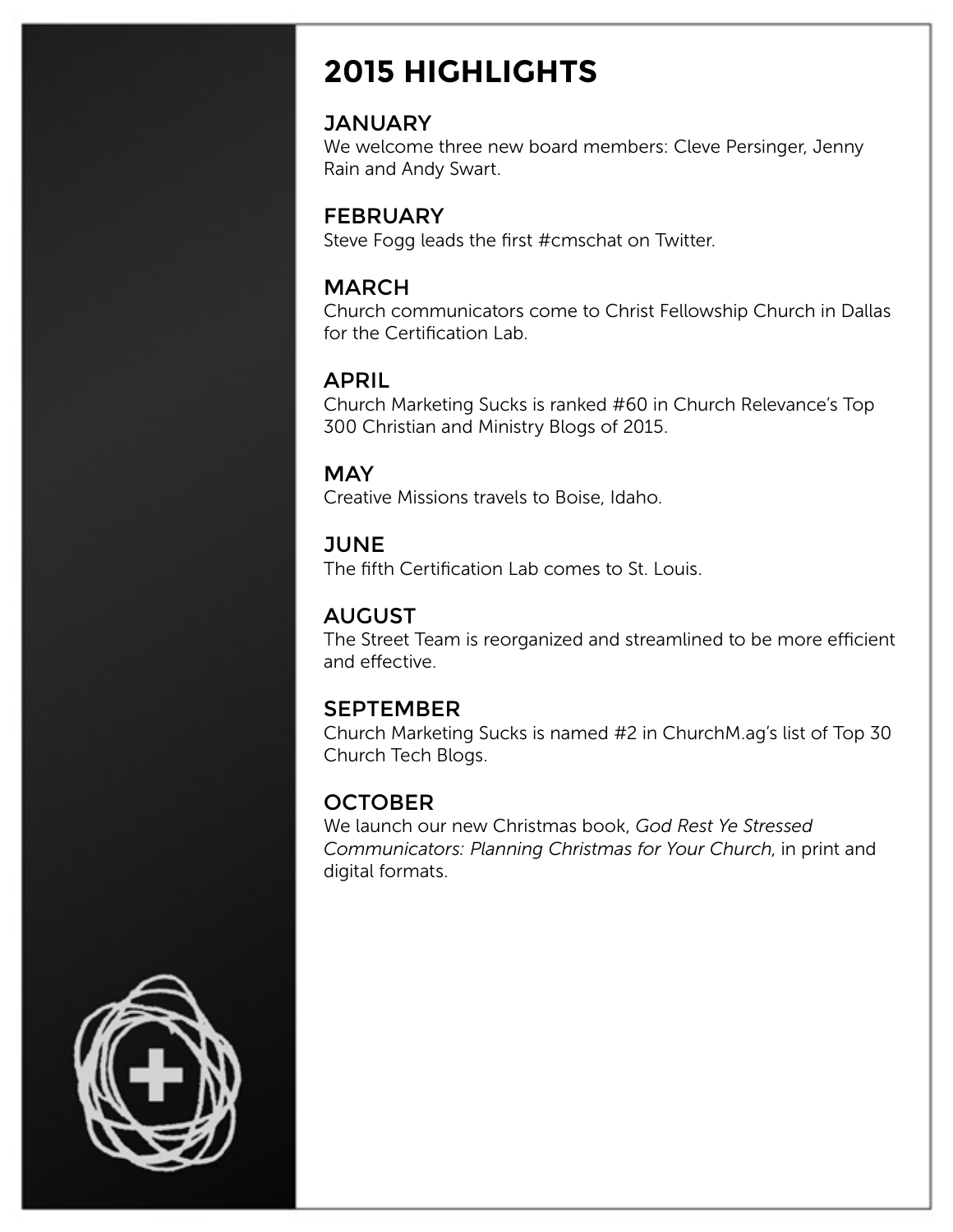## **PROJECT HIGHLIGHTS**

#### PODCAST HIGHLIGHTS

(Click title for link)

- [Website Content Episode:](http://www.churchmarketingsucks.com/2015/04/the-website-content-episode/) Mike Kim
- [Communications Schedule:](http://www.churchmarketingsucks.com/2015/07/the-communication-schedule-episode/) Kevin Hendricks
- [The Periscope Episode \(Sept\)](http://www.churchmarketingsucks.com/2015/08/the-periscope-episode/): Live Streaming

#### CERTIFICATION LAB TWEETS

(Click title for link)

• [March 2015](https://storify.com/AdamLegg/certlab) • [June 2015](https://storify.com/AdamLegg/certification-lab-5571e962b457055a63515e29)

#### TOP 10 CHURCH MARKETING SUCKS POSTS (Click title for link)

- [1. Church Bulletins: 20 Insights & 10 Great Examples by Steve Fogg](http://www.churchmarketingsucks.com/2015/03/church-bulletins-insights-examples/)
- [2. 7 Ways to Kill Your Bulletin by Mark MacDonald](http://www.churchmarketingsucks.com/2015/04/7-ways-to-kill-your-bulletin/)
- [3. Easter Social Graphics: Free Downloads to Share by Kevin D.](http://www.churchmarketingsucks.com/2015/03/easter-social-graphics/)  **Hendricks**
- [4. 21 Ideas for Promoting Your Easter Services From #cmschat by](http://www.churchmarketingsucks.com/2015/02/21-ideas-promoting-easter-services-cmschat/)  [Steve Fogg](http://www.churchmarketingsucks.com/2015/02/21-ideas-promoting-easter-services-cmschat/)
- [5. It's Time for Your Church to Quit: 30 Ways to Be a Quitter by](http://www.churchmarketingsucks.com/2015/08/30-ways-to-be-a-quitter/)   [Kevin D. Hendricks](http://www.churchmarketingsucks.com/2015/08/30-ways-to-be-a-quitter/)
- [6. Daylight Savings Graphic: Free Download to Shareby Kevin D.](http://www.churchmarketingsucks.com/2015/03/daylight-savings-graphic/)  **Hendricks**
- [7. 7 Complaints When Visiting a Church Website by Celine Murray](http://www.churchmarketingsucks.com/2015/06/church_website/)
- [8. 2015 Events for Church Communicators by Sheri Felipe](http://www.churchmarketingsucks.com/2015/01/2015-events-church-communicators/)
- [9. 10 Last Minute Social Media Ideas for Easter by Steve Fogg](http://www.churchmarketingsucks.com/2015/03/10-last-minute-social-media-ideas-for-easter/)
- [10. Church Bulletin: Don't Kill It, Make It Better by Andrew Hansen](http://www.churchmarketingsucks.com/2015/11/church-bulletin-dont-kill-it-make-it-better/)

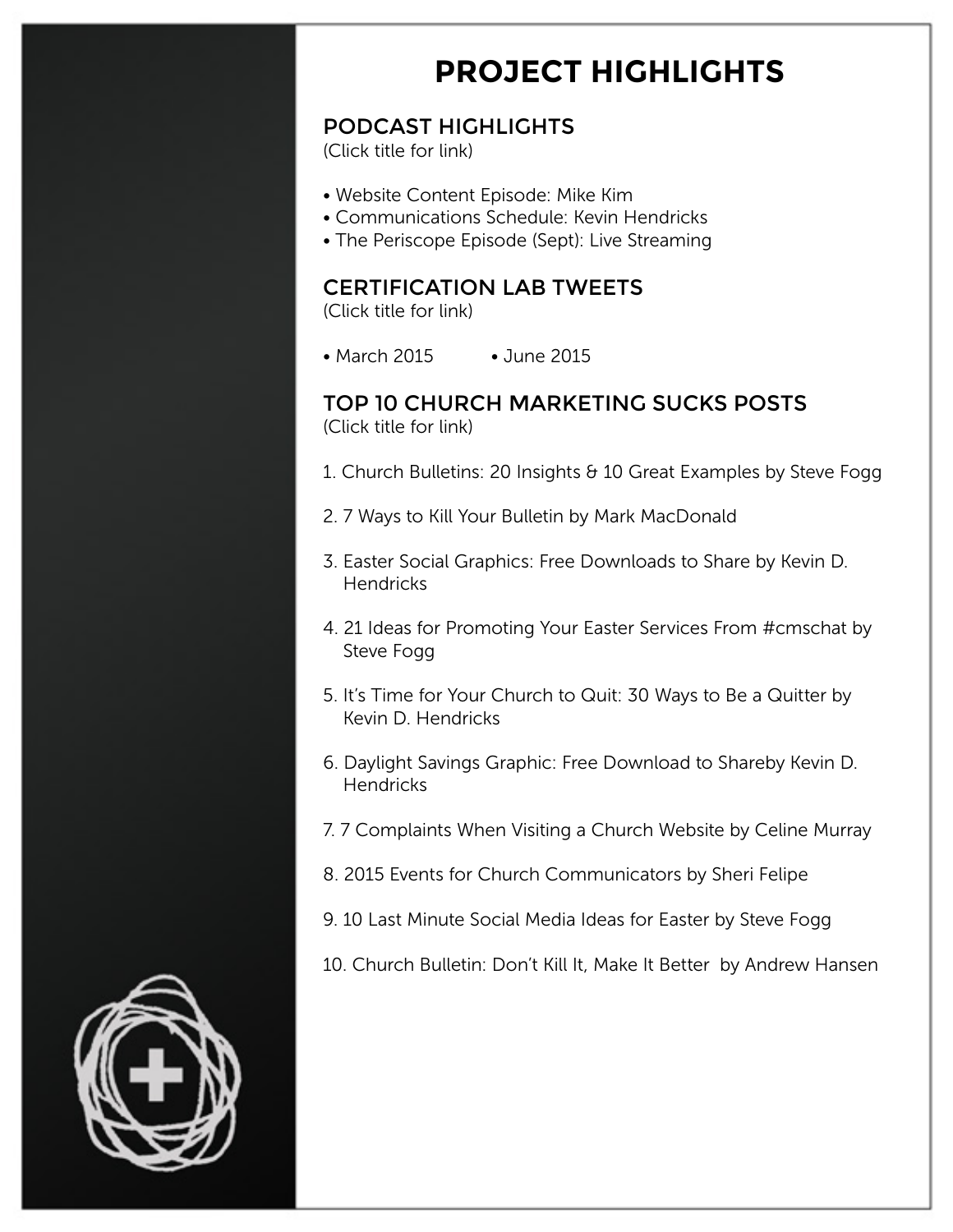#### CREATIVE MISSIONS HIGHLIGHTS

#### WHAT WE DID IN ONLY SIX DAYS:

- 10 Websites
- 12 Logos/branding packages
- 3 Social media accounts set= up
- 6 Videos produced
- 27 Printed items
- 14 Sians
- 10 Communications coaching sessions
- 6 Audio/Video/Lighting and staging upgrades
- 3 Photoshoots
- 2 ProPresenter presentation software installed
- 4 Email newsletters designed
- A conservative estimate of free labor given to churches is approximately \$45,000. Incredible.

#### QUOTES FROM PASTORS IN BOISE WHO FELT THE IMPACT OF YOUR GENEROSITY:

- "What a group of skilled, productive, generous and fun loving people. Thank you! We will not be the same."
- "The uniqueness of this ministry and the mission is significant in the body of Christ and we have been blessed by it."
- "Your team is our optometrist. You brought clarity to our vision this week."
- "Challenged, sharpened, encouraged, stimulated, humored and strengthened. Creative Missions rocked it!"
- "As a church planter there is always a looming cliff in front of you. Every once in a while, God sends someone like Creative Missions to push the cliff back. Thank you for being cliff pushers!"

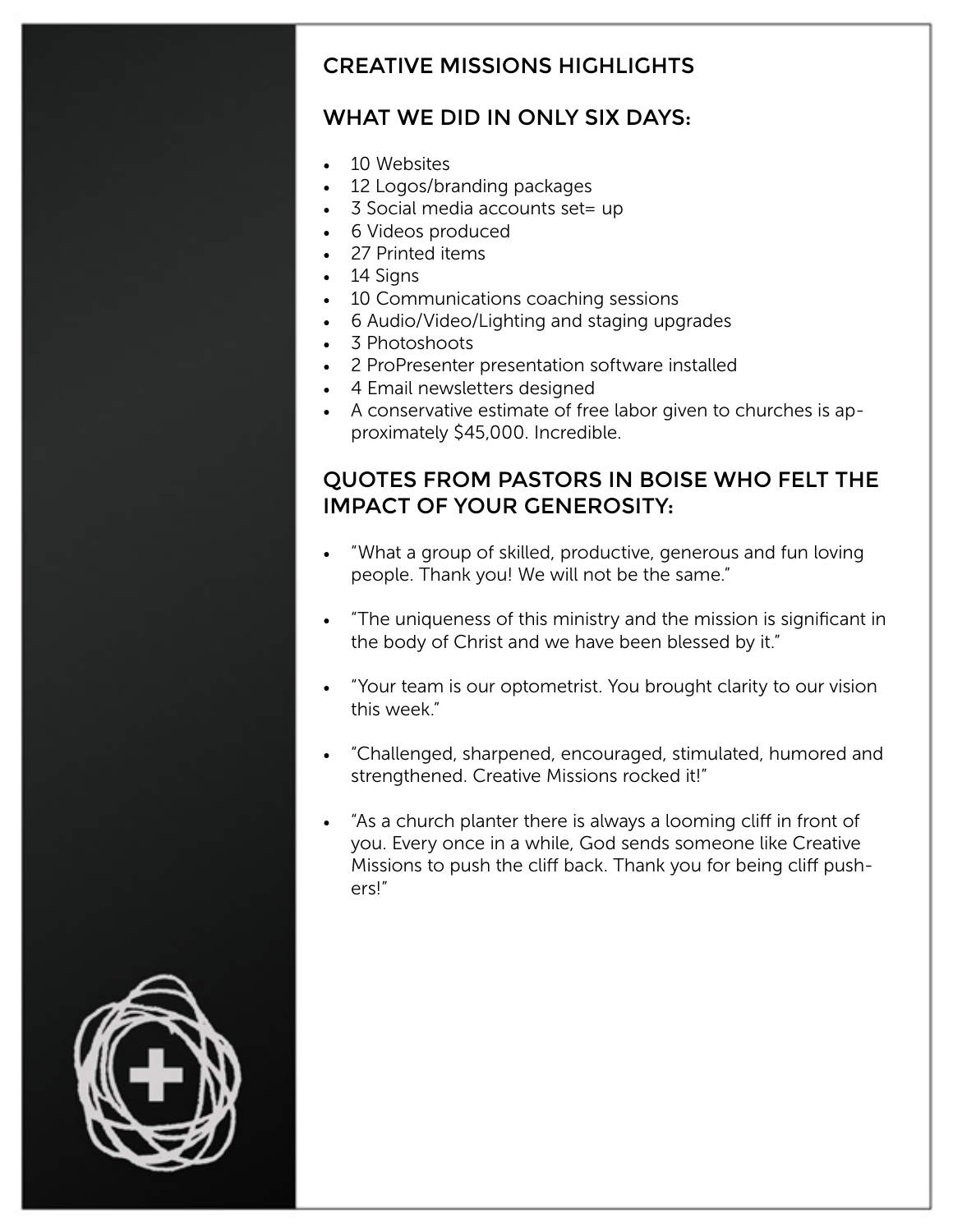## **HOW TO GET INVOLVED**

We routinely get emails that sound the same. They go something like this:

#### "WHAT YOU GUYS DO IS SO IMPORTANT AND WHAT YOU PROVIDE IS SO VALUABLE, HOW CAN I BE INVOLVED?"

We love hearing this question (and the motivation behind it). We have a lot going on and can always use the help. Committed people is how we made it to 10 years, and it will get us through the next 10. Here are a few ways you can join the movement to help churches communicate better:

#### JOIN THE CONVERSATION

Post comments and reply to social media posts. Join our weekly #cmschat on Twitter.

#### VOLUNTEER

Step up on a regular basis and join our team. You could offer feedback in the Church Marketing Lab, write for Church Marketing Sucks, spread the word on the Street Team and more.

#### GIVE MONEY

We don't ask for money often, but this work does cost money and we welcome the support. You can make a taxdeductible donation or consider a sponsorship opportunity.

#### LET'S SHARE THE GREATEST STORY EVER TOLD

We love serving you, and we love helping you serve one another. As you can see, there are lots of places where you can join forces with us and help churches better communicate the most important story ever told.

#### [CONTACT US](http://www.churchmarketingsucks.com/about-us/contact/) TO FIND OUT HOW YOU CAN GET INVOLVED.

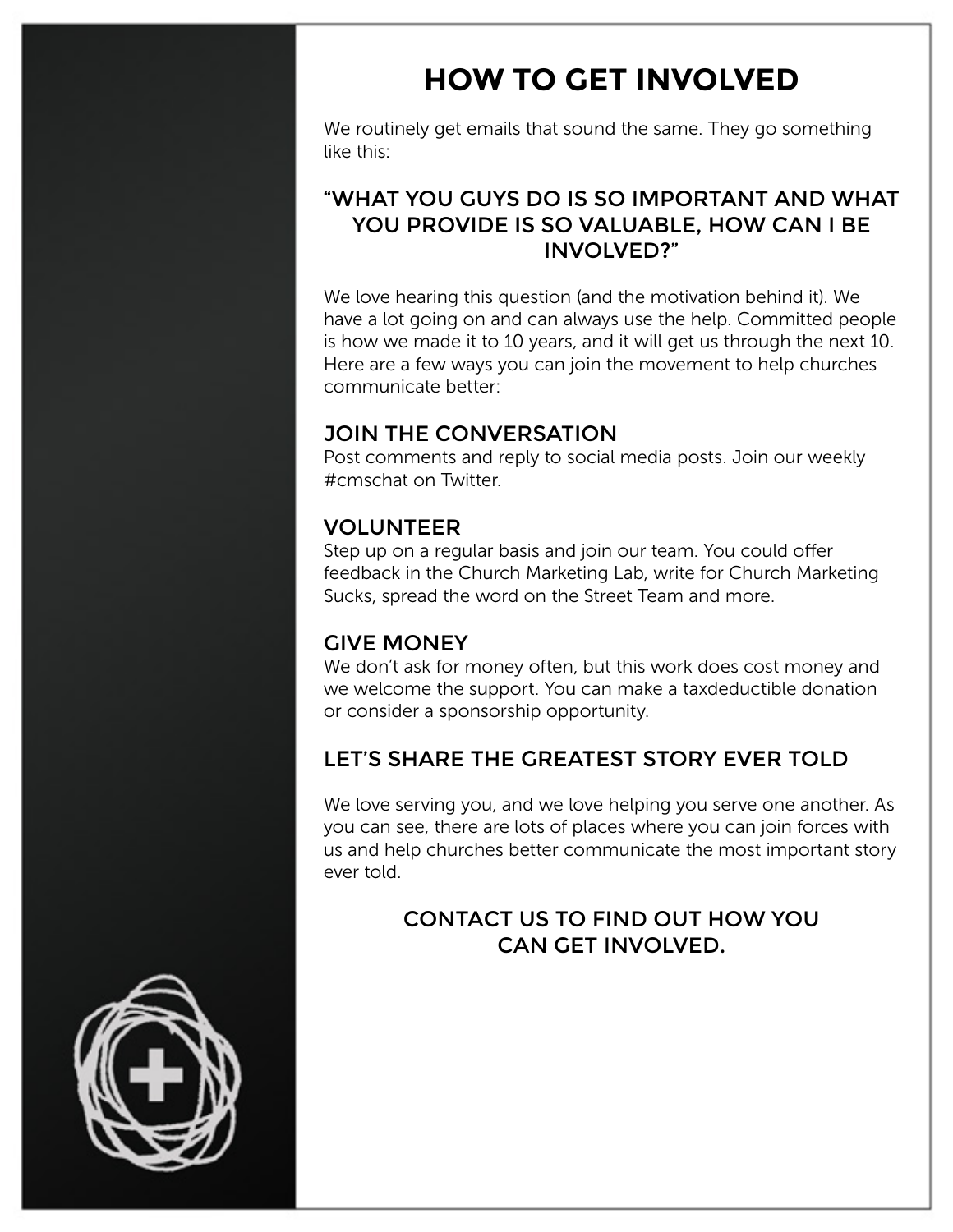

## **FINANCIALS**

## **INCOME**

## **EXPENSES:**

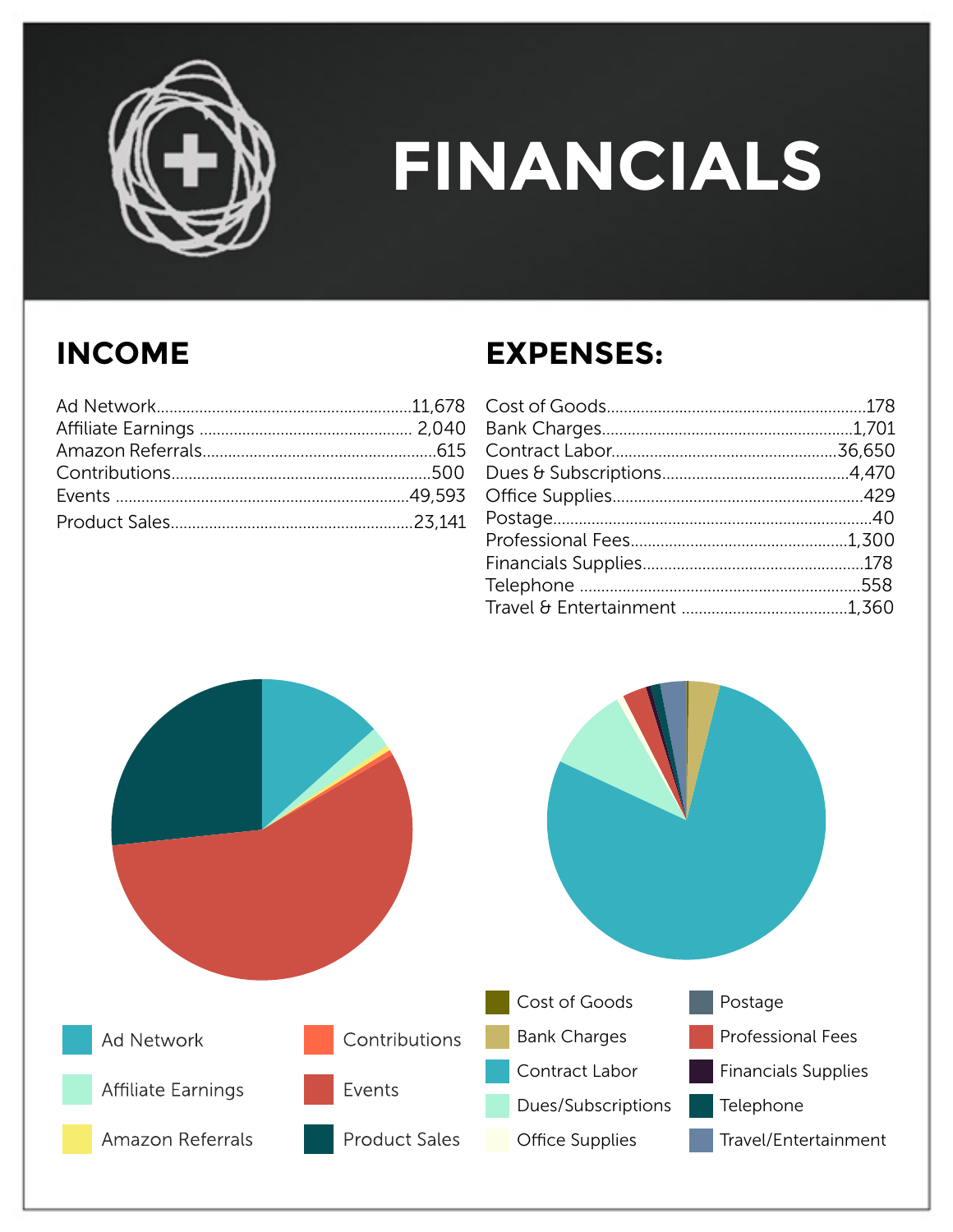## **WHAT OTHERS HAVE SAID**

#### GBENRO OGUNDIPE

"Been reading and learning from the site for years now. A lot of the topics translate perfectly to African and Nigerian contexts."

#### @SECONDBREAKFAST

"Thank you for posting this in August (the craziest, most neverending month?) as my eyelid started twitching from stress."

#### WILL RICE

"Wow! This is really helpful, thought provoking stuff. Looking back over years of trying to get groups to work, this really reflects what I saw but I never had the specific language to name it and think through it. Thanks for the post!"

#### JEREMY SMITH

"Thanks first for sharing the list, but secondly for doing great work and investing in a lot of great leaders in the church tech realm!"

#### **JEANETTE**

"Thank you so much for all of your helpful articles and resources! God bless you and your ministry."

#### LYNDSAY STRATTON

"Love what you guys are doing."

#### STREET TEAM MEMBER

"Keep up the diversity. So often it seems church communication 'experts' are white, male and in their early 30s. Church Marketing Sucks seems to be one of the few place to hear from church communicators outside that demographic."

#### CARLOS SANDOVAL

"I really enjoyed you on the Church Marketing Podcast with Dave Shrein. It was great!"

M.E. CLARY "This Church Marketing Sucks Christmas book looks gooood!"

#### RACHEL COLLINS

"Glad I participated last night! I usually just listen—it was a great chat."

DAVID HANSEN "Loving the Christmas resources! Thanks!"

#### MARIA BAY DE SOUZA

"Awesome article! It helped me clarify my role and how much impact I can have. Thanks for sharing this!"